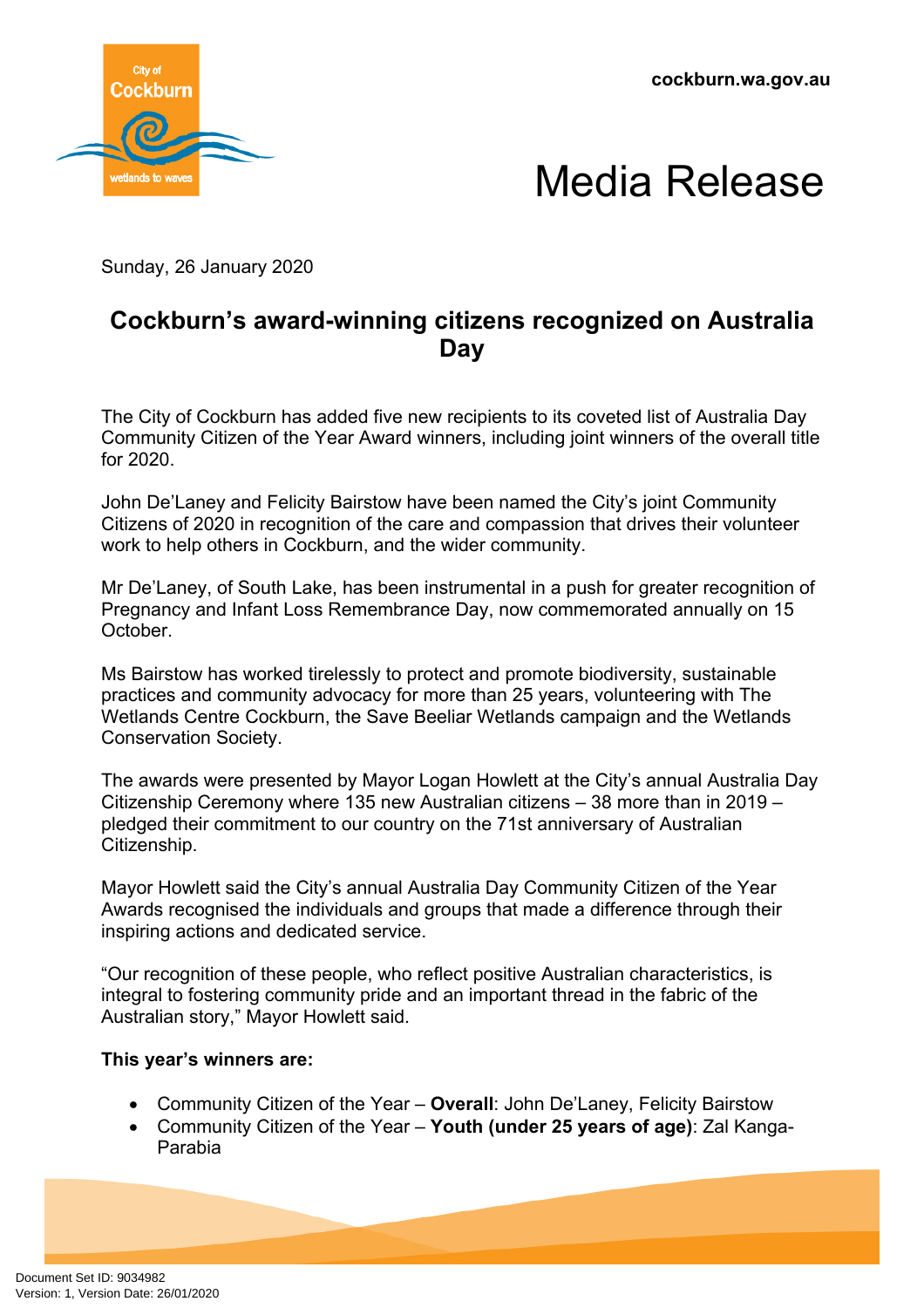**cockburn.wa.gov.au**





- Community Citizen of the Year **Senior (over 65 years of age)**: Noleen Jesser
- Active Citizenship **Group or Event**: Cockburn Chinese Community Association Incorporated

**John De'Laney** of South Lake has been instrumental in pushing for greater recognition of Pregnancy and Infant Loss Remembrance Day, now commemorated annually on 15 October.

Following his and wife Kate's struggles in starting their own family, John founded Pregnancy and Infant Loss Australia in an effort to honour not only the babies that they had lost, but also to help others through their grief when losing babies through miscarriage, ectopic pregnancy, and stillbirth, as well as death in infancy.

In 2012, John was successful in having Pregnancy and Infant Loss Remembrance Day commemorated in WA, and in 2019 in Victoria.

To mark the day in 2019, almost 60 landmarks across Australia and New Zealand were lit up in pink and blue. John is now petitioning the Federal Government to make 15 October a day of national commemoration.

**Felicity Bairstow** has worked tirelessly to promote and protect biodiversity, sustainable practices and community advocacy.

Felicity has volunteered for more than 10 years with the Wetlands Centre Cockburn, helping run environmental education programs and supporting volunteers. She has volunteered for 25 years for the Save Beeliar Wetlands campaign, and for many years with the Wetlands Conservation Society.

Felicity has participated in working groups with state government, works with local Aboriginal people to foster environmental awareness and has helped many young people to connect with the natural environment.

**Zal Kanga-Parabia** is an energetic volunteer who pours his 'heart and soul' into projects that support local artists, youth, and not-for-profit organisations, becoming a leader for young people in his community.

The Hammond Park local works with Propel Youth Arts WA, and volunteers with The Perth Observatory, the National Science Week committee, and many other groups, programs and festivals.